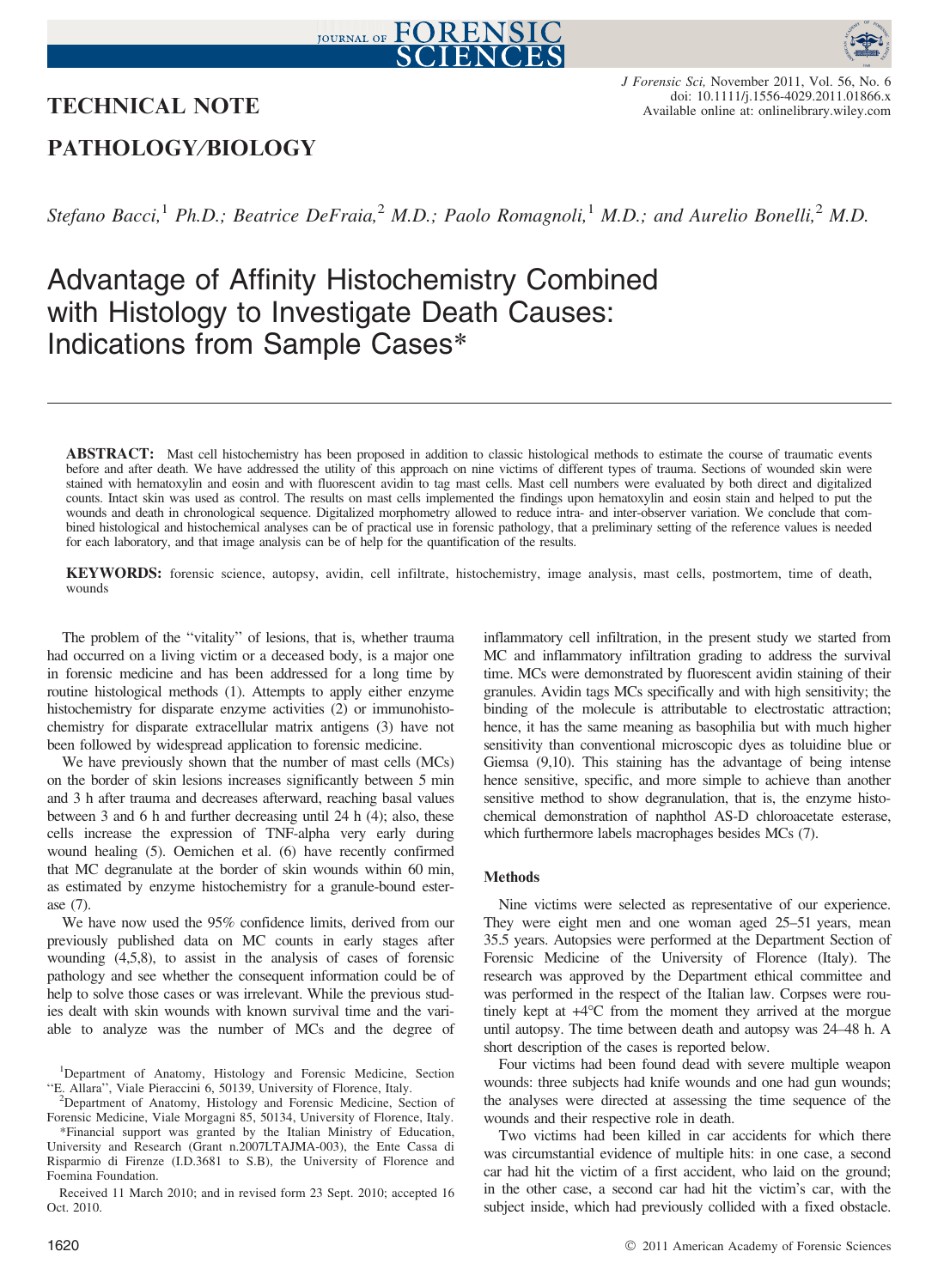and unknown in the latter case. In the first case, the analyzed wounds were those that, for the position, could be attributed exclusively to the second hit, and the analyses were directed at assessing whether this hit had concurred to cause death or had affected a deceased body. In the second case, the analyses were directed at assessing which wounds could be attributed to each hit and whether the second one had hit the victim while still alive or not.

One victim had died of a railway accident and had been eventually torn to pieces; there was circumstantial evidence that the victim had been hit by more than one train in a short time range (within a few minutes). The analyses were directed at assessing whether the successive hits had concurred to cause death or had affected a deceased body.

Two victims had been found hanging dead, and circumstantial evidence raised doubts whether hanging was indeed the cause of death or these were cases of hung corpses, which was addressed by the analyses.

From each skin wound, a sample was taken, which included the lesion edge; one further skin sample was obtained from an unwounded area 20 cm apart from each lesion, as internal control.

The specimens were either fixed in Bouin's fluid and embedded in paraplast or immediately embedded in freezing tissue medium (Killik; BioOptica, Milan, Italy) and frozen at  $-80^{\circ}$ C; in the latter case, cryosections were postfixed in cold acetone. Sections were stained with fluoresceinated avidin (1:400, 1 h at 37°C; Sigma, Milan, Italy) to selectively tag MCs at fluorescence microscopy (4,5,8–10), or with hematoxylin and eosin to stain inflammatory cell infiltrate at light microscopy (11). The slides were placed in the microscopic stage so that the epithelium was included in the microscopic field with its surface contacting the field edge at least in one point; MC counts and infiltration grading were made in the whole dermis included in the field. The diameter of the microscopic field was  $990 \mu m$ ; hence, the depth of dermis analyzed was

within 450 and 900 µm; the dermis occupied between 50% and 80% of the surface area of each field. Given the type of affinity staining, based on electrostatic attractions between the basic protein avidin and the polyanionic heparin in MC granules, we did not perform controls for the histochemical reaction. MCs (Fig. 1) were counted in at least seven microscopic fields of one section per specimen, at magnification ×200 (field area 0.8 mm<sup>2</sup>). Inflammatory cell infiltration, as shown in hematoxylin and eosin stained sections, was graded on a  $0-3$  arbitrary scale  $(0 =$  absent;  $1 =$  mild;  $2 =$  moderate;  $3 =$  severe) in at least seven microscopic fields for each fragment site at a magnification  $\times$ 250. Representative pictures of each grading are given in Fig. 2.

BACCI ET AL. • MAST CELLS AND WOUND CHRONOLOGY 1621

As reference values, according to a commonly used strategy, we have accepted as values for each survival time the respective 95% confidence limits (95% CL), derived from previous studies (4,5,8) by the following equation: 95% CL =  $m \pm 1.96$  s, where m is the mean value and s the corresponding standard deviation; 95% of the results for each time interval are hence assumed to fall within the range between the upper and lower values thus computed (12– 14). For inflammatory cell infiltration, the upper limit was cut off at three, because the corresponding measures could not exceed this limit. Reference values are given in Table 1.

In cases of multiple wounds, we took also into account the similarity or alternatively gross divergence in the results among wounds, assuming as virtually contemporary those lesions with similar cell counts.

The aforementioned MC counts and inflammatory cell grading were all performed by the same author (S.B.).

To evaluate inter- and intra-observer variation, MC counts and inflammatory infiltrate grading were reported by two authors (S.B. and P.R.) in a set of 29 microscopic fields. The ratio between the results of the two authors for each microscopic field and the corresponding mean and standard deviation were computed and analyzed for significant divergence from 1 (i.e., equal values between



FIG. 1—Mast cells tagged by fluorescent avidin. (a) Unwounded skin (control); (b) mast cells in a wound where their number was similar to controls; (c) mast cells in a wound where their number was increased over controls; and (d) mast cells in a wound where their number was decreased below controls. Fluorescence microscopy; bar =  $20 \mu m$ .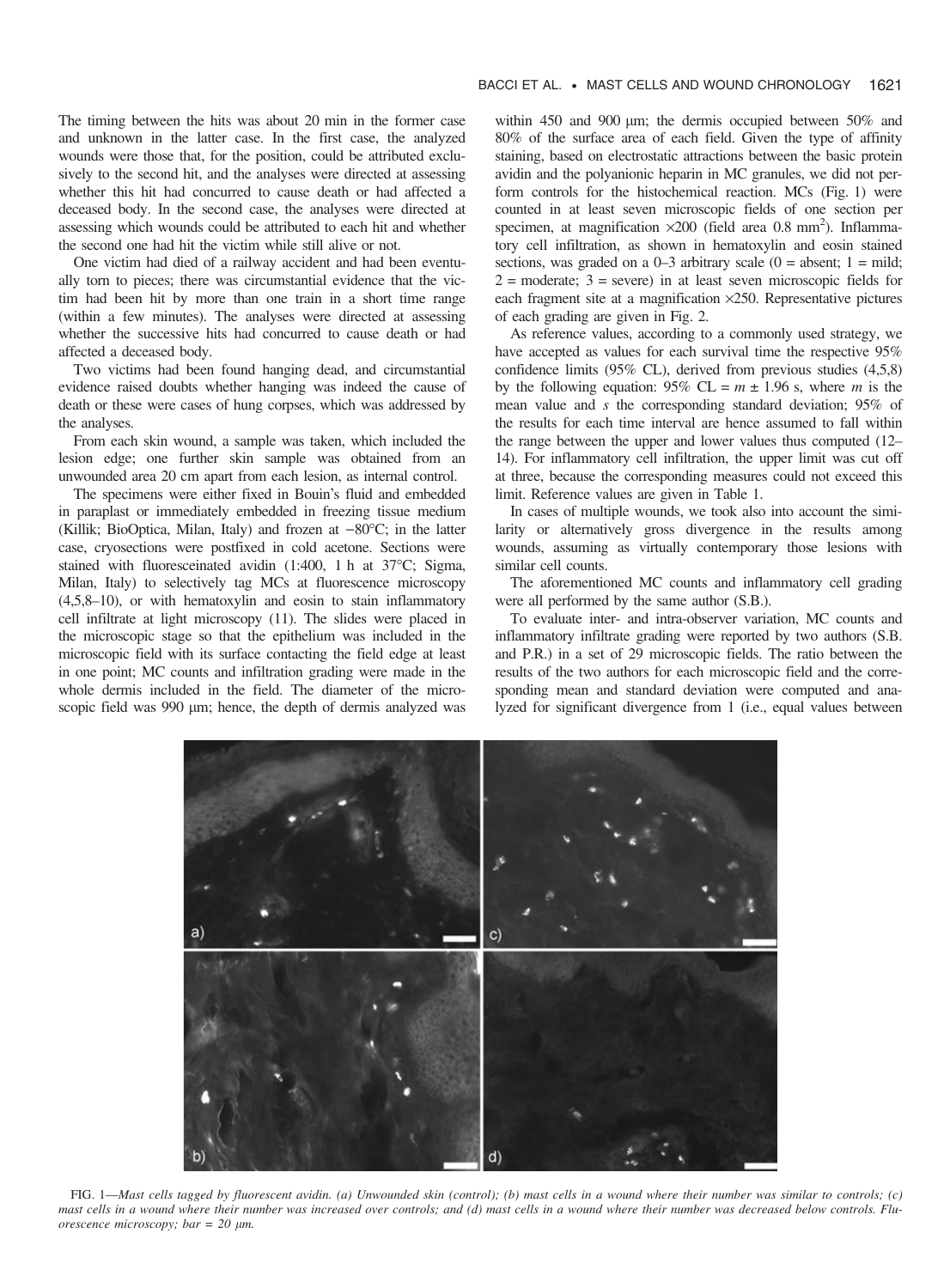

FIG. 2—Cell infiltrate in skin wounds, as shown by hematoxylin and eosin stain. (a) grade 1 (mild infiltrate); (b) grade 2 (moderate); (c) grade 3 (severe); and (d) details of infiltrate, showing mononuclear cells. Light microscopy; bar = 20  $\mu$ m.

TABLE 1—Reference values for mast cell number (MC/per square of skin tissue section) and score for inflammatory cell infiltration (in arbitrary units) in autoptic skin specimens, depending on time between wounding and death.

|                              |                               | $MC/mm^2$ |               | Cell Infiltrate<br>(Arbitrary Units)* |               |
|------------------------------|-------------------------------|-----------|---------------|---------------------------------------|---------------|
|                              | Hours                         | Mean      | 95% CL        | Mean                                  | $95\%$ CL     |
| Skin wounds<br>survival time | $12 - 24 h$                   | 04.60     | 1.29-7.91     | 02.73                                 | $1.79 - 3.00$ |
|                              | $6 - 12 h$                    | 03.91     | $0.82 - 7.00$ | 02.33                                 | $1.71 - 2.95$ |
| after wounding               | $3-6h$                        | 07.02     | $4.63 - 9.41$ | 01.81                                 | $1.36 - 2.26$ |
|                              | $1 - 3 h$                     | 14.71     | 8.36-21.06    | 00.89                                 | $0.52 - 1.26$ |
|                              | $5 \text{ min} - 1 \text{ h}$ | 11.06     | 5.95-16.17    | 00.84                                 | $0.49 - 1.19$ |
|                              | $0-5$ min                     | 07.45     | 1.96-11.98    | 00.68                                 | $0.45 - 0.91$ |
| Unwounded skin               |                               | 04.88     | 1.56-7.99     | 00.42                                 | $0.36 - 0.73$ |
| Postmortal wounded skin      |                               | 02.55     | $1.24 - 3.86$ | 00.30                                 | $0.08 - 0.52$ |

\*Cell aggregates in the dermis, surrounding small blood vessels (capillaries or venules), were considered as made of inflammatory cells, which were predominantly mononuclear.

The figures are based on the means resulted from previous studies [Bonelli et al. (4,8); Bacci et al. (5)].

observers) by Student's t-test. For the grading of infiltration, the difference between the results of the two observers was analyzed by Student's *t*-test for paired values.  $p < 0.05$  was assumed as significant for both comparisons. This same set of figures was used to explore the possible advantage of computerized instead of visual counts for MCs, using ImageJ 1.44c software (NIH, Bethesda, MD). The background gray level (in arbitrary units;  $0 =$  black, i.e., absence of signal,  $255 =$  white) was measured in an area with only background labeling at visual inspection (usually in the epithelium); the threshold was then set at 1.5 times the background, and the structures in the dermis that were brighter (i.e., more intensely fluorescent) than the threshold and with area above  $1.25 \mu m^2$  on the tissue (to avoid possible noise) were counted by the software. In this case, each of the two authors (S.B. and P.R.) repeated the counts twice; Student's t-test for paired values was used to evaluate intra- and inter-observer agreement, assuming  $p < 0.05$  as significant.

## **Results**

#### Estimation of the Sequence of Injuries

The observations for this part of the study were all made by the same author (S.B.). The number of MCs and the intensity of infiltration at the wound border and in control skin from the same body region, 20 cm far from each wound, are given in Table 2 and commented below. The cell infiltrate was composed mainly of mononuclear leukocytes (Fig. 2).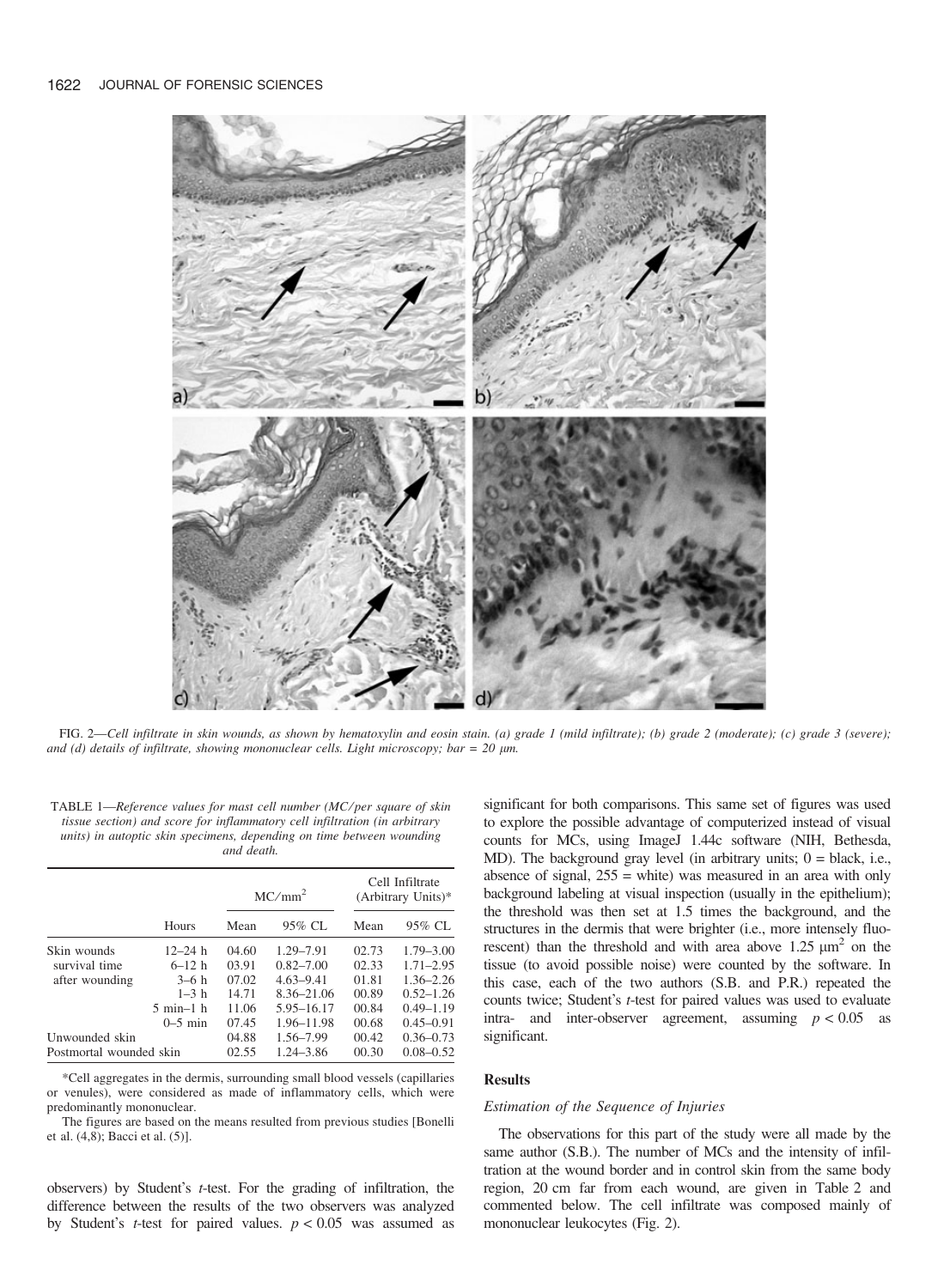#### BACCI ET AL. • MAST CELLS AND WOUND CHRONOLOGY 1623

TABLE 2—Number of mast cells per square millimeter of skin tissue section and score of cell infiltration (arbitrary units) in the wounds and their controls.\*

|                            |                          | Wound            |                            |                                      | Unwounded                  |                                      |
|----------------------------|--------------------------|------------------|----------------------------|--------------------------------------|----------------------------|--------------------------------------|
| Cases and Wound Type       | Lesion                   | Location         | Mast Cells/mm <sup>2</sup> | Cell Infiltrate<br>(Arbitrary Units) | Mast Cells/mm <sup>2</sup> | Cell Infiltrate<br>(Arbitrary Units) |
| 1. Knife wounds            | 1                        | Sternum/clavicle | 11.31                      | 0.8                                  | 5.94                       | 0.44                                 |
|                            | $\overline{c}$           | Hand palm        | 11.09                      | 0.84                                 | 4.97                       | 0.41                                 |
|                            | $\overline{\mathbf{3}}$  | Hand dorsum      | 11.89                      | 0.86                                 | 5.84                       | 0.49                                 |
|                            | $\overline{4}$           | Sternum body     | 11.2                       | 0.84                                 | 4.78                       | 0.47                                 |
|                            | 5                        | Sternum body     | 11.09                      | 0.87                                 | 5                          | 0.44                                 |
|                            | 6                        | Sternum body     | 11.43                      | 0.81                                 | 6                          | 0.36                                 |
|                            | 7                        | Chest            | 11.2                       | 0.8                                  | 5.15                       | 0.47                                 |
|                            | 8                        | Hip              | 10.8                       | 0.83                                 | 4.89                       | 0.4                                  |
|                            | 9                        | Arm              | 7.2                        | 0.66                                 | 5                          | 0.39                                 |
|                            | 10                       | Knee             | 7.09                       | 0.67                                 | 5.15                       | 0.42                                 |
|                            | 11                       | Scapula          | 2.97                       | 0.3                                  | 4.89                       | 0.45                                 |
|                            | 12                       | Thigh            | 2.86                       | 0.37                                 | 5                          | 0.49                                 |
| 2. Knife wounds            | $\mathbf{1}$             | Forehead         | 11.09                      | 0.86                                 | 5.37                       | 0.4                                  |
|                            | $\overline{c}$           | Eyebrow          | 11.31                      | 0.8                                  | 5.26                       | 0.43                                 |
|                            | 3                        | Neck             | 11.2                       | 0.83                                 | 4.57                       | 0.5                                  |
|                            | $\overline{4}$           | Clavicle         | 10.86                      | 0.89                                 | 5.6                        | 0.49                                 |
|                            | 5                        | <b>Breast</b>    | 11.09                      | 0.84                                 | 4.57                       | 0.46                                 |
|                            | 6                        | Neck             | 7.09                       | 0.69                                 | 4.69                       | 0.4                                  |
|                            | $\tau$                   | Jugular fossa    | 6.97                       | 0.67                                 | 5.6                        | 0.5                                  |
|                            | 8                        | Areola           | 7.02                       | 0.66                                 | 4.91                       | 0.43                                 |
| 3. Knife wounds            | $\mathbf{1}$             | Left wrist       | 10.8                       | 0.83                                 | 0.4                        | 0.49                                 |
|                            | $\overline{c}$           | Right wrist      | 11.2                       | 0.8                                  | 0.39                       | 0.5                                  |
|                            | 3                        | Chest            | 10.95                      | 0.81                                 | 0.41                       | 0.46                                 |
|                            | $\overline{4}$           | Neck             | 10.74                      | 0.84                                 | 0.45                       | 0.57                                 |
| 4. Gun shots               | $\mathbf{1}$             | Right thigh      | 7.2                        | 0.71                                 | 5.83                       | 0.44                                 |
|                            | $\overline{c}$           | Back             | 7.09                       | 0.69                                 | 5.6                        | 0.46                                 |
|                            | 3                        | Left leg         | 7.31                       | 0.67                                 | 5.49                       | 0.41                                 |
|                            | $\overline{4}$           | Forearm          | 7.2                        | 0.69                                 | 5.37                       | 0.43                                 |
| 5. Double-hit car accident | $\mathbf{1}$             | Head             | 11.2                       | 0.94                                 | 5.71                       | 0.4                                  |
| suffered by a pedestrian   | $\overline{c}$           | Calf             | 10.86                      | 0.89                                 | 5.57                       | 0.44                                 |
|                            | $\mathfrak{Z}$           | Axilla           | 10.74                      | 0.84                                 | 5.43                       | 0.41                                 |
|                            | $\overline{4}$           | Pubis            | 2.86                       | 0.27                                 | 5.29                       | 0.43                                 |
|                            | 5                        | Thigh            | 2.51                       | 0.33                                 | 5.43                       | 0.4                                  |
|                            | 6                        | Thigh            | 2.4                        | 0.31                                 | 4.47                       | 0.39                                 |
|                            | 7                        | Thigh            | 2.4                        | 0.33                                 | 4.71                       | 0.41                                 |
| 6. Double-hit car accident | $\,1\,$                  | Knee             | 2.74                       | 0.34                                 | 5.6                        | 0.44                                 |
| suffered by a driver       | $\overline{c}$           | Abdomen          | 2.63                       | 0.33                                 | 5.2                        | 0.41                                 |
|                            | 3                        | Lower limb       | 2.51                       | 0.34                                 | 4.8                        | 0.4                                  |
|                            | $\overline{4}$           | Chest            | 2.4                        | 0.34                                 | 5.3                        | 0.42                                 |
|                            | 5                        | Hand             | 2.67                       | 0.3                                  | 4.9                        | 0.47                                 |
| 7. Railway accident        | $\mathbf{1}$             | Shoulder         | 11.2                       | 0.8                                  | 4.71                       | 0.47                                 |
|                            | $\overline{c}$           | Forehead         | 10.97                      | 0.87                                 | 5                          | 0.39                                 |
|                            | 3                        | Back             | 10.86                      | 0.89                                 | 5.29                       | 0.4                                  |
|                            | $\overline{4}$           | Neck             | 10.8                       | 0.83                                 | 5.14                       | 0.49                                 |
|                            | 5                        | Thigh            | 2.74                       | 0.33                                 | 4.71                       | 0.53                                 |
|                            | 6                        | Leg              | 2.63                       | 0.34                                 | 5.86                       | 0.54                                 |
|                            | $\overline{\mathcal{I}}$ | Thigh            | 2.51                       | 0.36                                 | 5.43                       | 0.47                                 |
|                            | 8                        | Thorax           | 2.4                        | 0.37                                 | 4.86                       | 0.49                                 |
|                            | 9                        | Back             | 2.4                        | 0.33                                 | 5                          | 0.51                                 |
|                            | 10                       | Pelvis           | 2.4                        | 0.31                                 | 4.86                       | 0.44                                 |
| 8. Ligature furrow         | 1                        | Neck (groove)    | 7.2                        | 0.7                                  | 5.43                       | 0.43                                 |
| 9. Ligature furrow         | $\mathbf{1}$             | Neck (groove)    | 11.09                      | 0.8                                  | 5.45                       | 0.42                                 |

\*Control tissue was sampled from the same body region, 20 cm from the wound.

Cases 1, 2, and 3 (knife wounds): Following the criteria illustrated in material and methods, in case 1, one could recognize that wounds 1–8 had occurred first and close in time to each other and wounds 9–10 later than the former ones while the victim was still alive, whereas wounds 11–12 had occurred after death. In case 2, one could recognize that wounds 1–5 had occurred first and close in time to each other and wounds 6–8 later than the former ones but while the victim was still alive. In case 3, one could recognize that all the wounds had been inflicted within a short time while the victim was alive.

Case 4 (gun wounds): The coherent results of MC histochemistry and conventional histology gave confidence that all the wounds had been inflicted within a short time while the victim was alive.

Cases 5, 6, and 7 (multiple-hit accidents): In case 5, wounds 1–3 had occurred while the subject was alive and close in time to each other and wounds 4–7 had occurred after death. The wounds analyzed in case 6 were only those that from circumstantial evidence could be attributed to the second hit. The results convinced that in case 6, all the studied wounds had occurred after death. In case 7, wounds 1–4 had occurred within a short time and while the subject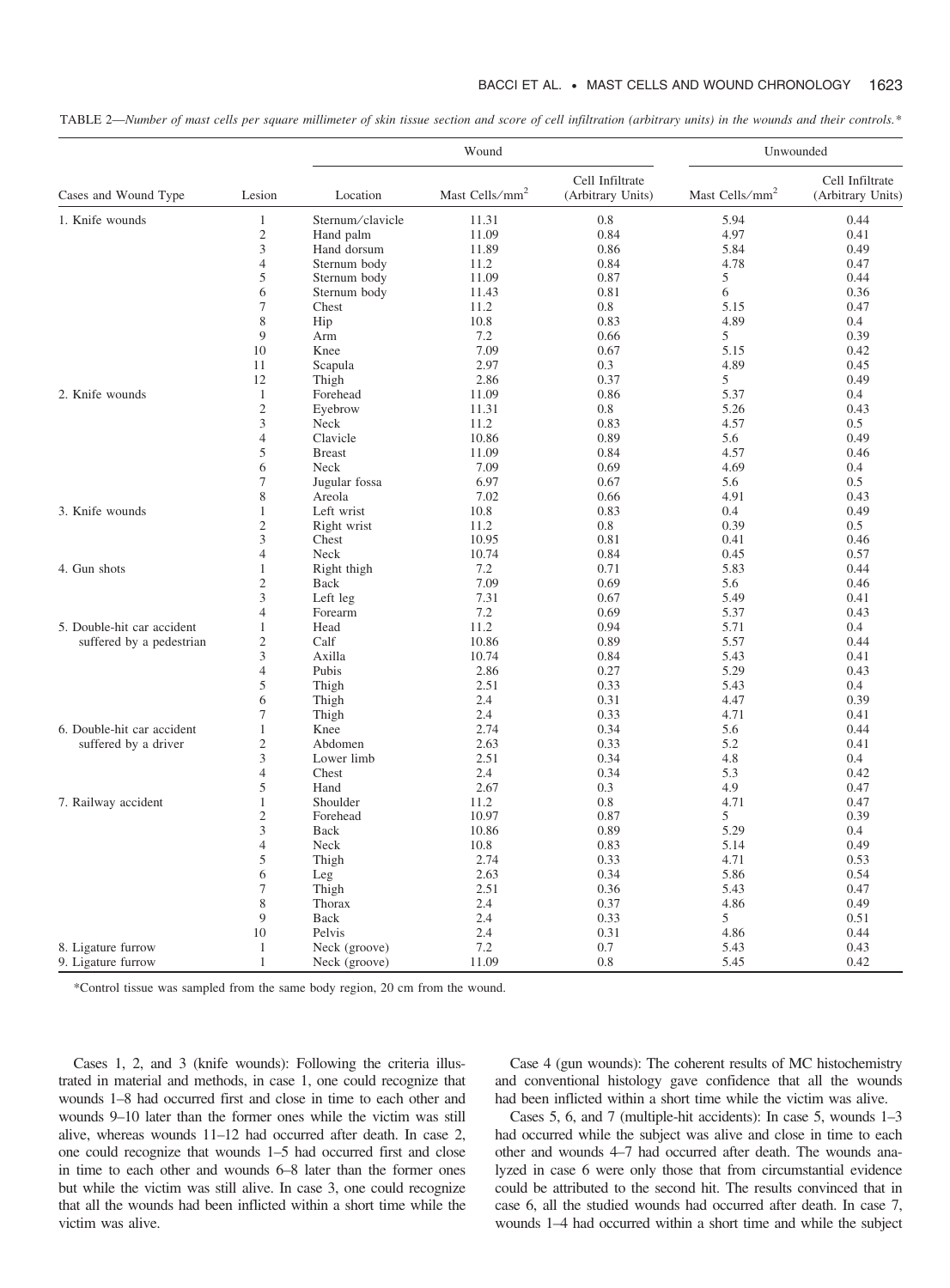was alive, while all the other wounds had to be attributed to further hits occurred after death. Therefore, in these three cases, the successive hits were on a deceased body and had not concurred to cause death.

Cases 8 and 9 (hanging): In both cases, the coherent results of MC histochemistry and conventional microscopy gave confidence that the neck lesion had occurred while the subjects were alive, so the cases could be considered true hanging.

#### Inter-observer Variation of Noncomputer-assisted Measures

For MC counts, the overall mean ratio between the counts of two authors (S.B. and P.R.) for each sample was 1.88 (standard deviation 0.92,  $N = 29$ ; the inter-observer ratio for each sample was comprised between 1.17 and 6, which indicated a systematic bias between the observers ( $p < 0.05$ ). Milder yet appreciable differences were found also between successive counts of a same observer.

For infiltration grading, identical results were obtained between the observers for 21 of 29 samples, and there was a difference of one grade for the other samples, without any evidence of systematic bias; the inter-observer difference was not significant.

# Intra- and Inter-observer Variation of Computer-assisted Cell Counts

Image analysis was performed only for MC counts. Every count was repeated twice by two authors (S.B. and P.R.), independent of each other. Identical results between the counts of the same author and between authors were obtained only in a minority of cases. The second round of counts was performed upon improving the interobserver agreement in the selection of background. This led to a marked reduction in the inter-observer variation, which became insignificant but was not entirely abolished. In the latter round of counts, the overall mean ratio between the counts of the two authors for each sample was 1.05, and the standard deviation was 0.22; the inter-observer ratio for each sample was comprised between 0.53 and 1.75.

## Discussion

The results presented here show that the histochemical detection of MCs in skin wounds may add to other techniques of analysis to estimate the sequence of injuries in respect to death in cases of forensic relevance (11,15–19).

We are aware that the finding of multiple wounds in a short or respectively a long period of time may raise special legal issues in single cases, especially of voluntary lesions. However, the timing of lesions with respect to each other and to death is a specific question posed to the forensic medicine expert, at least in Italy. Obviously, the microscopic findings need to be evaluated in the whole context of available data (crime scene, witnesses, and so on); it would be deceiving to use them alone to solve complex cases. This caution is more important, because MC numbers after 6 h from lesion decrease at or below control values, so the data need to be interpreted at the light of all the available information.

The results also suggest that MCs are among the first cells to appear in a wound. Most probably, they are not the starter of the inflammatory process, because nerve fibers, platelets, and damaged cells are there first, but in the tissues examined here, MCs were found earlier than granulocytes.

Detection of MCs by fluorescent avidin has the advantage of being nondestructive and can be used in conjunction with other types of analysis, including conventional microscopy to appreciate the extent of inflammatory cell infiltration, as shown here; it is an easier, and at least as sensitive as, and may be a more specific method than enzyme histochemistry for unspecific esterase (7) to appreciate MC response to injury. Combination of MC count and semi-quantitative evaluation of cell infiltration gave more confidence about the sequence of multiple lesions than either technique alone.

We should like to draw attention on the following points: (i) MC histochemistry was helpful to discriminate vital from postmortal lesions and the sequence of multiple lesions by a technique independent of that used to evaluate leukocyte infiltration; on the contrary, MCs are not susceptible to identification by conventional microscopy; (ii) the study was conducted on routinely fixed and stored tissue samples and did not require dedicated procedures, which—if applied—should be carefully planned and performed to offer reliable results and therefore would be difficult to propose as routine; and (iii) labeled avidin is relatively cheap, and the procedure can be performed in any forensic pathology laboratory equipped with a fluorescence microscope.

Unexpected findings were the presence of inflammatory cell infiltration above control samples in wounds, which, on account of firm circumstantial evidence and coherently with MC counts, had occurred less than 1 h before death, and the virtual lack of granulocytes from these infiltrates. We have no clear explanation for either finding, which however prompts to reconsider the usual time schedule of cell infiltration, which may become the object of further research.

An important caveat is that the reference values (i.e., the number of MCs per unit section surface area and the degree of inflammatory cell infiltration at different time points) need to be assessed for each laboratory and operator, because the techniques in use may cause different degrees of tissue shrinkage and, most important, the measurements are somewhat subjective; therefore, it is recommended that either they are performed always by the same person or the people in charge of the assay coordinate their judgment criteria by practicing on a sufficiently large set of reference slides. In this study, we found only minor differences between the observers for infiltration grading, which were insignificant for the ranking of the samples. On the contrary, a systematic inter-observer bias was found for MC counts, which was expected on the basis of previously published experience (20) and showed the importance of computing the reference values for each observer. Quantitative digitized analysis led to appreciable reduction in the inter-observer differences; however, a degree of subjectivity was not totally eliminated. Critical consideration of these differences indicated that they depended on the background value, which varied, to a small extent but enough to influence the results, depending on the individual area selected for its measurement. Therefore, this method should be recommended but should be implemented by detailed setting of the laboratory rules for estimating background. Provided such preliminary reference settings are performed, we propose combined histochemical and histological methods, with results evaluated on the basis of basic knowledge on the histological response to tissue injury, as more valuable tools than either alone to solve issues in forensic pathology.

## Acknowledgments

The technical assistance of Mr. P. Venturi and Mr. W. Calugi is gratefully acknowledged.